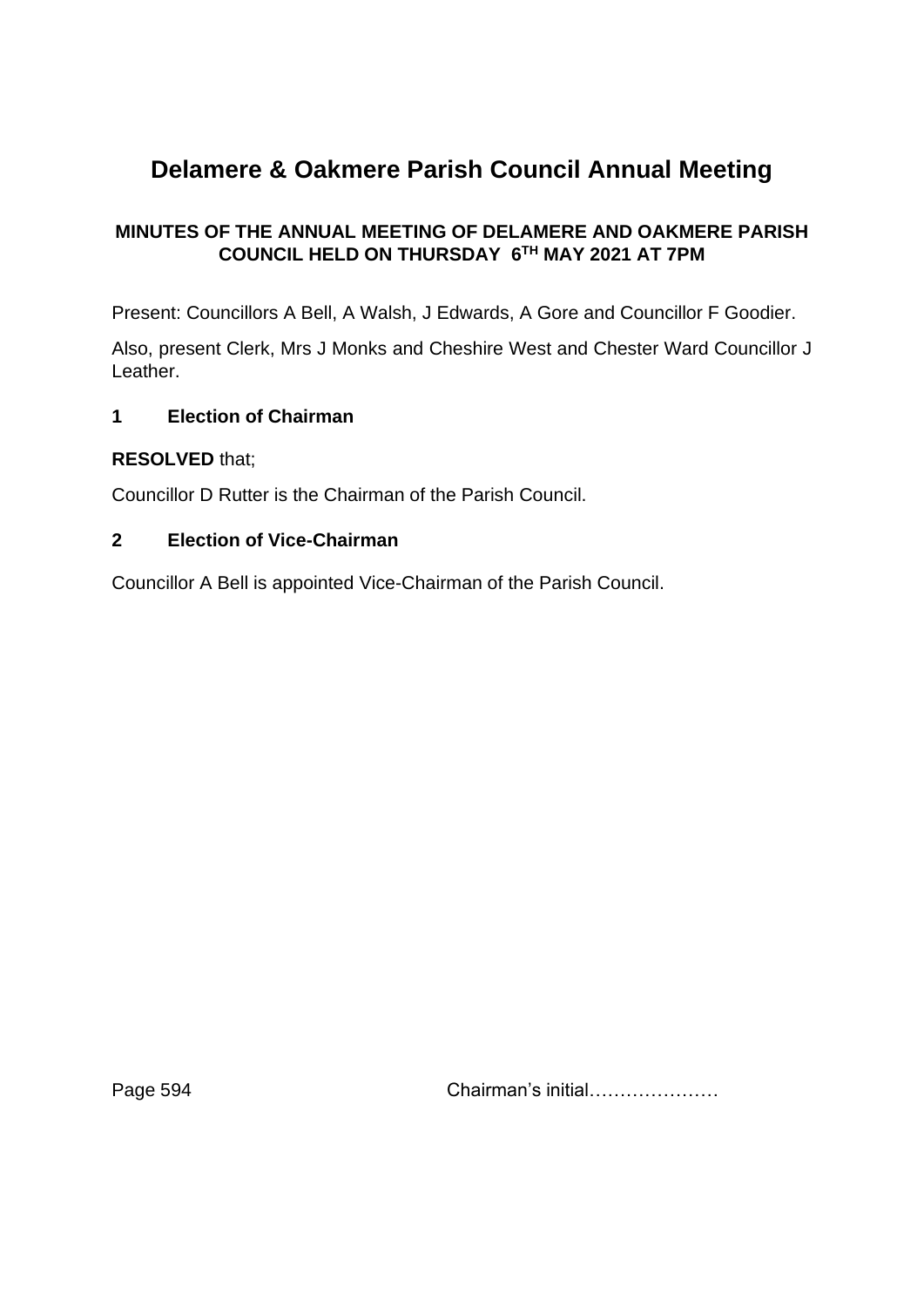# **Delamere & Oakmere Parish Council Meeting**

## **MINUTES OF THE ANNUAL MEETING OF DELAMERE AND OAKMERE PARISH COUNCIL HELD ON THURSDAY 6TH MAY 2021 AT 7PM**

Present: Councillors A Bell, A Walsh, J Edwards, A Gore and Councillor F Goodier.

Also, present Clerk, Mrs J Monks

#### **1 Welcome and apologies for absence**

Councillor A Bell welcomed everyone to the Parish Council meeting. Councillor D Rutter, Councillor D Wheeler and Cheshire West and Chester Ward Councillor H Tonge sent their apologies for the meeting.

#### **2 Member's Code of Conduct and declarations of interest**

Councillor A Bell declared a interest in relation to item 10, the lamp post poppies as he was a member of the Royal British Legion and Councillor F Goodier declared an interest as her husband was the Secretary of the Local Royal British Legion.

#### **3 Code of Conduct**

#### **RESOLVED** that;

Delamere and Oakmere Parish Council confirms the Code of Conduct for Members adopted by Cheshire West and Chester Council on 26 July 2012 as the council's code of conduct under section 27(2) and 27(3) of the Localism Act 2011.

#### **4 Declaration of interest forms**

Each Parish Councillor had reviewed their declaration of interest forms and new forms were completed where necessary. The clerk asked each Parish Councillor to complete a new form if and when any circumstances change.

#### **5 Public Speaking Time**

Councillor A Bell spoke as a member of the public asking for the Parish Council to support the poppy appeal.

## **6 Minutes of the last Parish Council meeting**

## **RESOLVED** that;

The minutes of the Parish Council meeting of Delamere and Oakmere Parish Council on Monday 19th April 2021 be approved as a correct record.

Page 595 **Chairman's initial………………**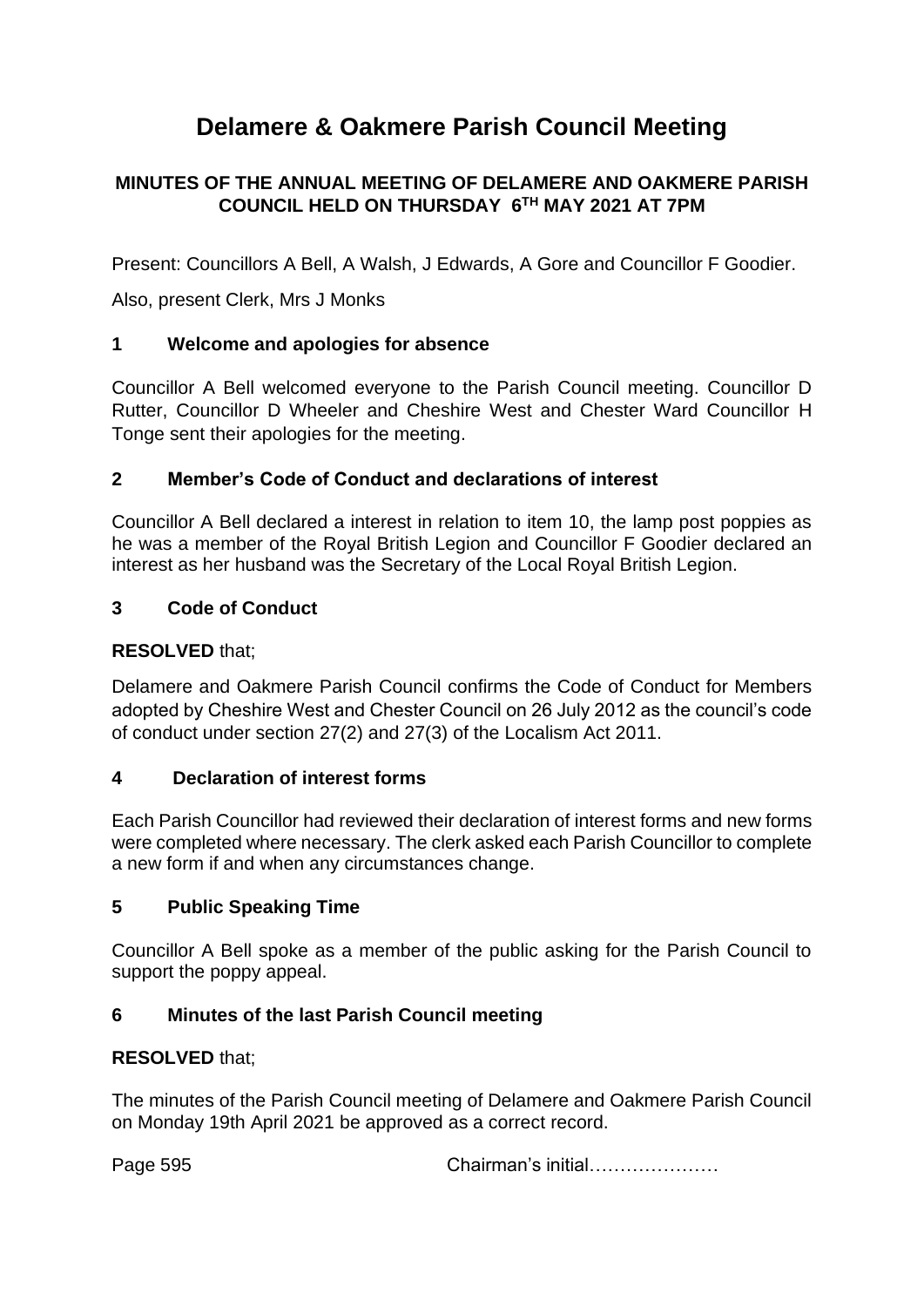The minutes of the Annual Parish meeting of Delamere and Oakmere Parish Council on Monday 19th April 2021 be approved as a correct record.

## **7 Progress Reports and Outstanding Items**

The clerk confirmed that she had informed Cheshire Association of Local Councils that the Parish Council will not be renewing the membership for 2021/2022. The Chief Officer had emailed the clerk with the details of the benefits of membership and has offered to attend a Parish Council meeting if the Parish Council wanted to discuss.

The clerk received notification from Forestry England that the parkrun will not be moving to Spiv Road at this time. The objection letter as agreed at the Parish Council meeting on 19<sup>th</sup> April 2021 was not sent as they have changed their plans.

The clerk drafted an article for the next edition of Delamere and Oakmere news, however Councillor A Gore wanted further information to be included as such the clerk was asked not to send this to the editor of the newsletter for publication.

The clerk confirmed that she had received an acknowledgement email dated 29th April 2021 from the Site Manager of Delamere Go Ape. They have confirmed that they have forwarded the letter from the Parish Council to Go Ape Headquarters who will respond directly on this matter. Councillor F Goodier also confirmed that this has been raised with Forestry England.

## **8 Correspondence**

The clerk reported that she had received notification that Foresty England had applied for an alcohol and music licence for Forest Live. Councillor F Goodier has discussed this matter with Forestry England and they stated that this was four live events only over one weekend per year in order to stagger finishing times. The clerk was asked to contact the Licencing Dept of Cheshire West and Chester Council stating that the Parish Council had no objection if this was four events only over one weekend per year. The Parish Council request this to be a condition of granting the music and alcohol licence.

## **9 Planning**

To consider the Parish Council's response to planning applications received up to Thursday 6<sup>th</sup> May 2021. The following planning application have been received to date, other applications may be considered if received before Thursday 6<sup>th</sup> May 2021.

The Parish Council considered all of the planning applications that had been received up to  $6<sup>th</sup>$  May 2021.

Page 596 **Chairman's initial………………**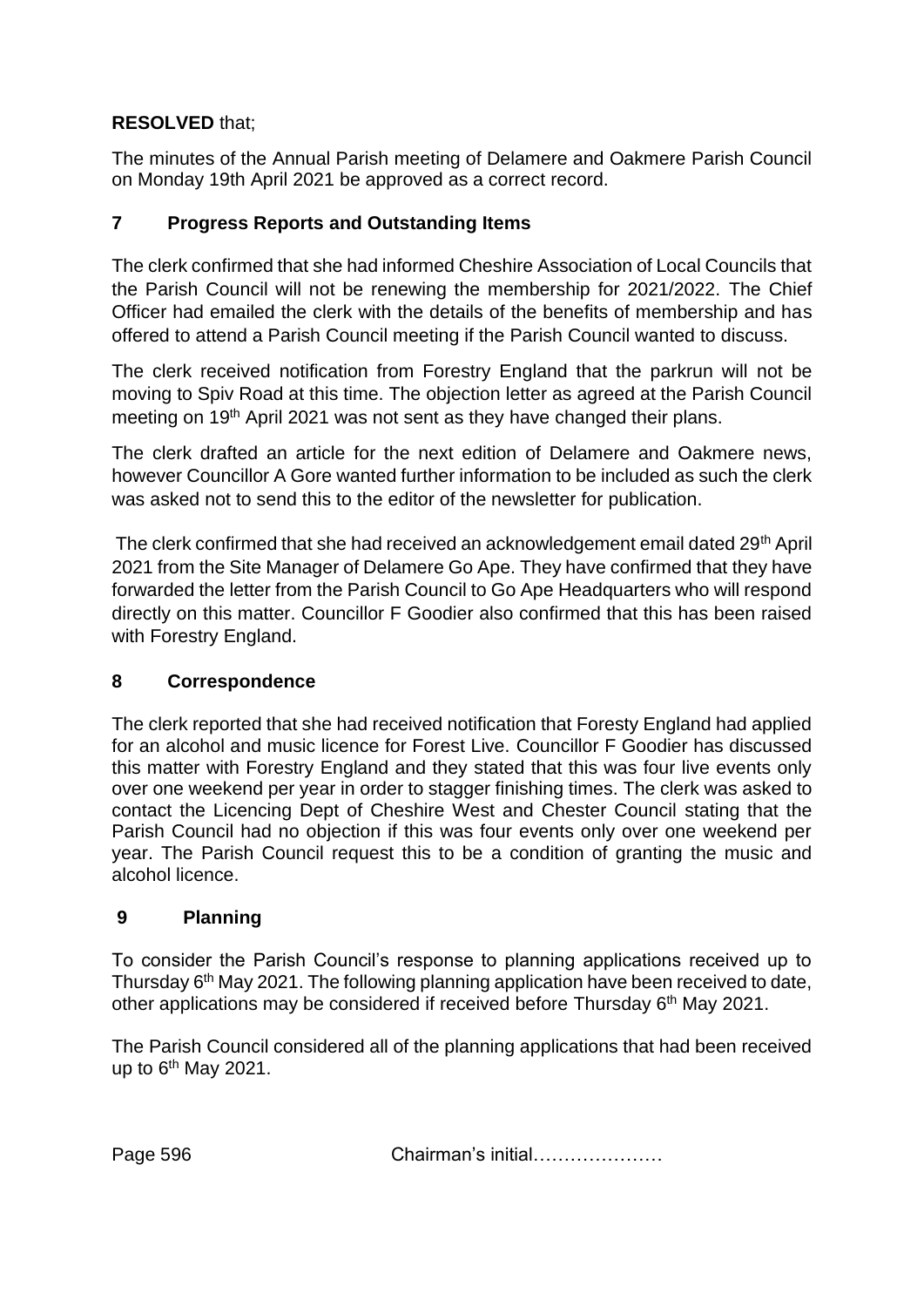- (a) No objections were made to 21/01260/FUL, Conversion of existing outbuilding to dwelling including porch extension, Dairy House Farm Chester Road Oakmere.
- (b) No objections were made to 21/01340/FUL, Single storey side extension, 7 Watling Drive Delamere.
- (c) No objections were made to 21/01409/PDQ, Conversion of agricultural barn to dwelling house under Permitted Development (Class Q), Hollinsclough Forest Road Oakmere.

#### **10 Lamp post Poppies from Royal British Legion**

The clerk has received an email dated 16<sup>th</sup> April 2021 from the Community Fundraiser of the British Legion regarding lamp post poppies at the suggested donation of £5 each. The clerk had contact Cheshire West and Chester Council requesting permission to put the poppies onto the lamp posts. They confirmed as long as they are installed with plastic ties that don't damage the column or cause any obstruction to pedestrians or traffic and removed once the event has passed, they have no objections.

#### **RESOLVED** that;

The Parish Council purchase twenty lamp post poppies at the cost of £5.00 each. Councillor F Goodier will post a notice onto Facebook to see if residents may wish to purchase one.

#### **11 Delamere Forest**

The clerk had arranged a meeting for 1pm on Friday 30<sup>th</sup> April to discuss issues with Foresty England representative. Parish Council representatives had attended this meeting however were disappointed by the responses received. Forestry England had no extra resources for additional litter bins and confirmed that there would be an increase in commercial activity for the site.

#### **RESOLVED** that;

The clerk was requested to draft letters to Forestry England and to the café regarding litter picking around the area as it was part of the planning condition for the site.

#### **12 Parking on Stoneyford Lane**

The clerk had contacted the Highways Department again with regards to the installation of double yellow lines on Stoneyford Lane. The Highways Department of Cheshire West and Chester Council confirmed that the Highways Department would not support the proposal for double yellow lines on Stoneyford Lane. If the Parish Council wanted to go ahead the Parish Council would have to fund the total costs of the scheme and accept that any enforcement would be minimal.

Page 597 Chairman's initial…………………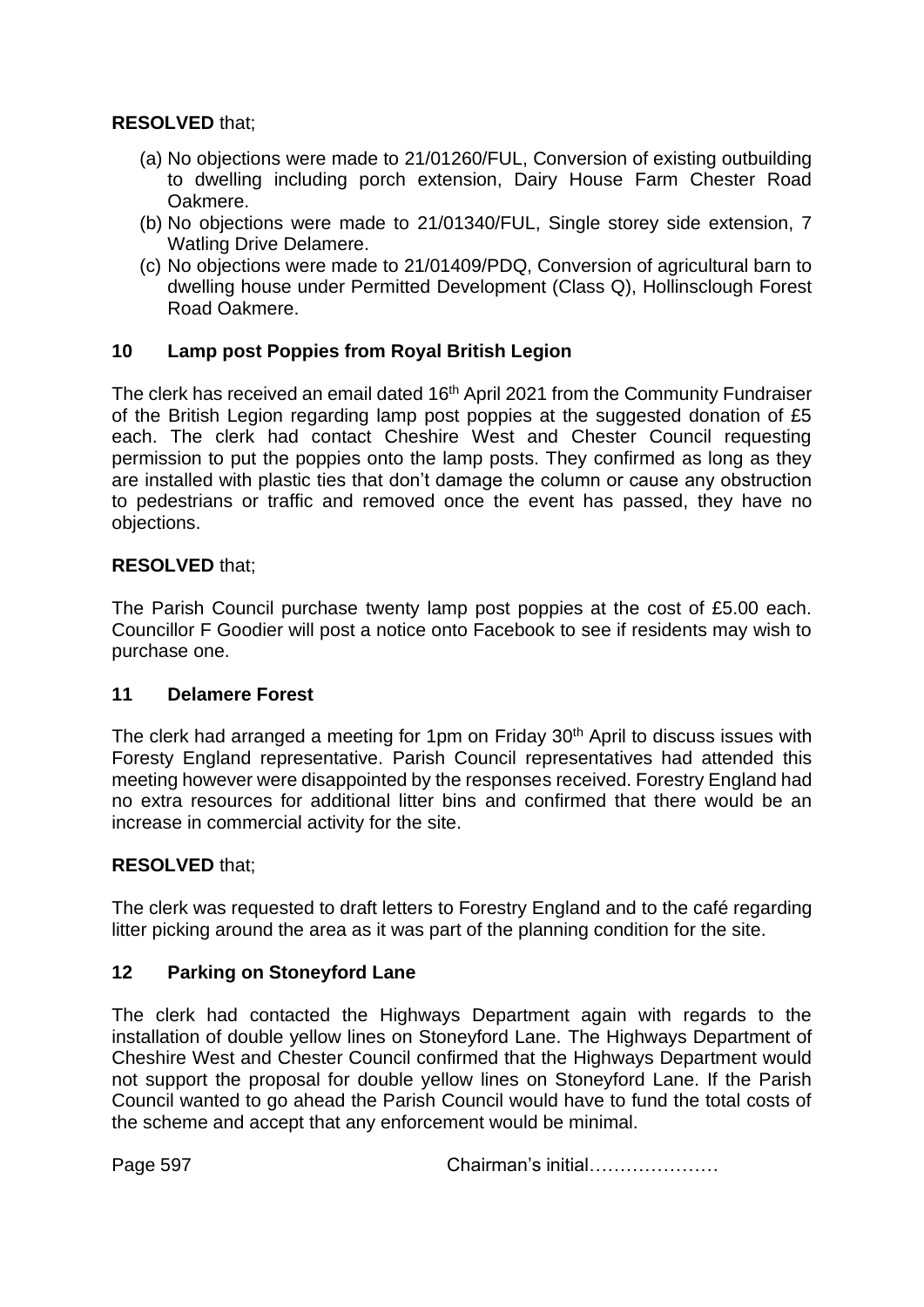The Parish Council would not fund the installation of double yellow lines on Stoneyford Lane as the funding was not feasible and if they were installed the monitoring and enforcement would be minimal.

The clerk was asked to inform the residents accordingly.

## **13 Speed Limit reduction for Laurus Homes Estate**

The clerk had received an email from a resident of the Laurus Homes/Earlsbrook estate requesting that that Parish Council submit a request to the Highways Department of Cheshire West and Chester Council for a reduction in the speed limit from 30mph to 20mph.

#### **RESOLVED** that;

The clerk was asked to contact Lane End site developers asking them to make a financial contribution towards the reduction in the speed limit.

#### **14 Funding from Lane End**

#### **RESOLVED** that;

The clerk was asked to contact Lane End requesting £500 towards the Frith Avenue project.

#### **15 Little Wood/Bowyers Waste**

The clerk has received an acknowledgement email dated 28<sup>th</sup> April 2021 from the Parks and Open Space Commissioner at Cheshire West and Chester Council regarding the upkeep and maintenance of Little Wood/Bowyers Waste and they have confirmed that this has been referred to the Legal Team for comment.

Councillor A Gore confirmed that Little Wood was in a bad condition. Councillor D Rutter had met the owner of Fourways Quarry onsite to discuss and is in the process of contacting United Utilities regarding the flooding.

#### **RESOLVED** that;

The Parish Council awaits a decision from the Legal Team of Cheshire West and Chester Council on this matter.

#### **16 Pale Heights Information boards**

The clerk had obtained one further quote however other firms would not provide a quote until the artwork has been provided. As such it would be better to ask for quotes when this has been done. Also, clarification is required regarding whether the information boards were to be in wood, aluminium or plastic.

Page 598 Chairman's initial…………………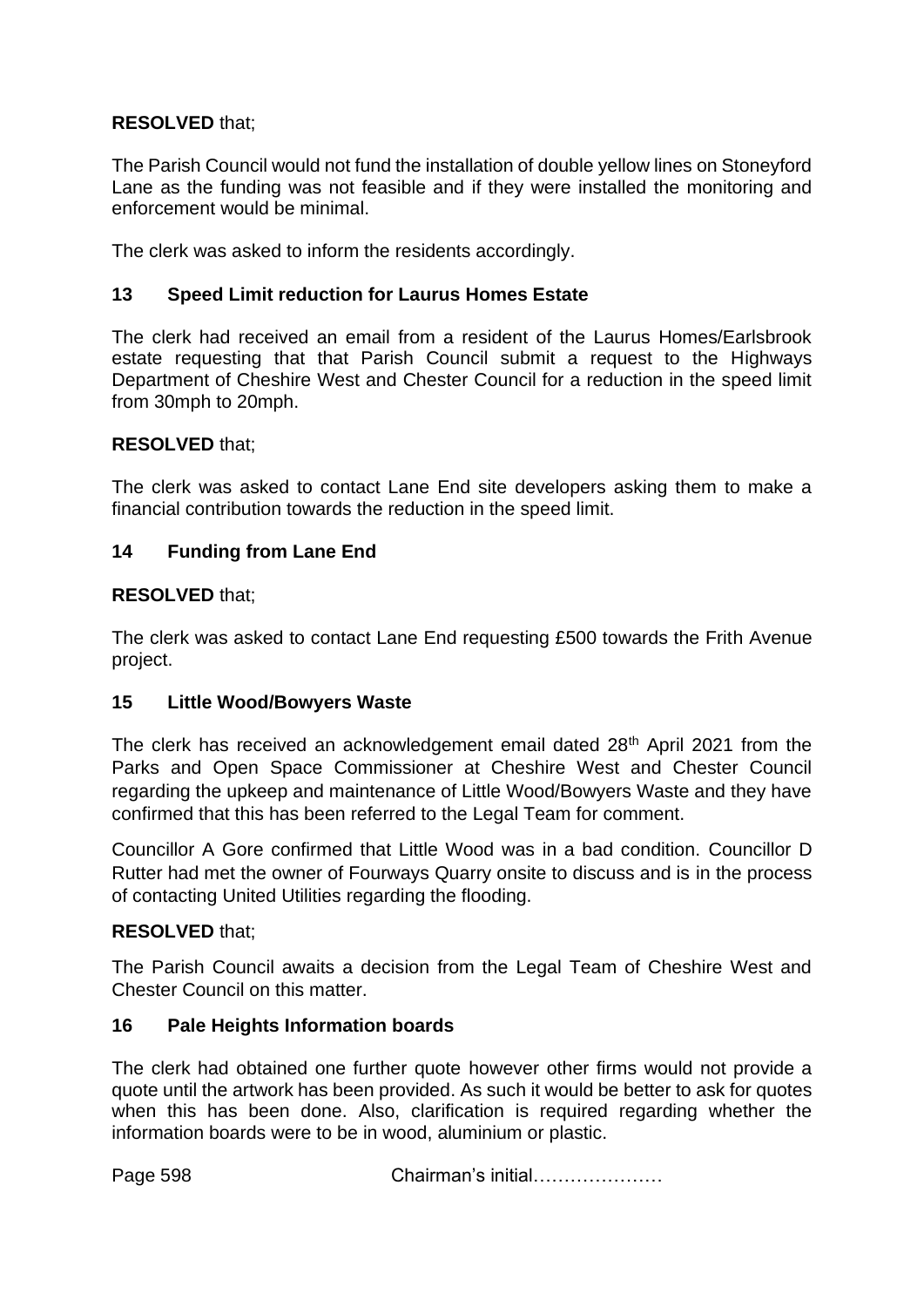The clerk contacted the Planning Department of Cheshire West and Chester Council regarding planning permission. They have confirmed that the land does not need to be under the ownership of the Parish Council. If the proposed boards are to be illuminated or exceeds 1.55 square meters in area the Parish Council does need planning permission. Permission is allowed under part 12 of the general permitted development order (works you can do that are permitted without the need for planning permission.

## **RESOLVED** that;

The clerk was asked to contact United Utilities asking them to fund the information boards.

#### **17 Finance**

The clerk reported that the current bank balances were as follows and bank statements showing these amounts were presented and signed by the Chairman.

Bank account balance is £27,194.47 as at 30<sup>th</sup> April 2021.

No unpaid cheques £144.00. Income is £1,068.18 VAT refund for 2020/2021 financial year and £10,010 precept.

Earmarked funds as follows; £2,000 for Frith Avenue project, resolved to spend in November 2019 minutes. £1,500 for speed limit reduction for Chester Road Delamere, resolved to spend in March 2021 minutes.

## **RESOLVED** that;

the following payments be authorised;

| Payment                            | Payee                                       | Particulars of payment                            | Amount  |
|------------------------------------|---------------------------------------------|---------------------------------------------------|---------|
| Standing<br>Order 21 <sup>st</sup> | <b>Clerk</b>                                | Salary for May                                    | £386.96 |
| Standing<br>Order 21 <sup>st</sup> | <b>Cheshire Pension Fund</b>                | Employers &<br>employees'<br>contribution for May | £143.86 |
| 001123                             | <b>Clerk</b>                                | <b>Expenses for May</b>                           | £41.76  |
| 001124                             | <b>Clerk</b>                                | Reimbursement for<br>webhosting charge            | £75.00  |
| 001125                             | <b>Clerk</b>                                | Purchase of mouse                                 | £7.88   |
| 001126                             | <b>Cheshire West and Chester</b><br>Council | Payment for dog bins<br>at Eddisbury Borehole     | £436.80 |

Page 599 **Chairman's initial…………………**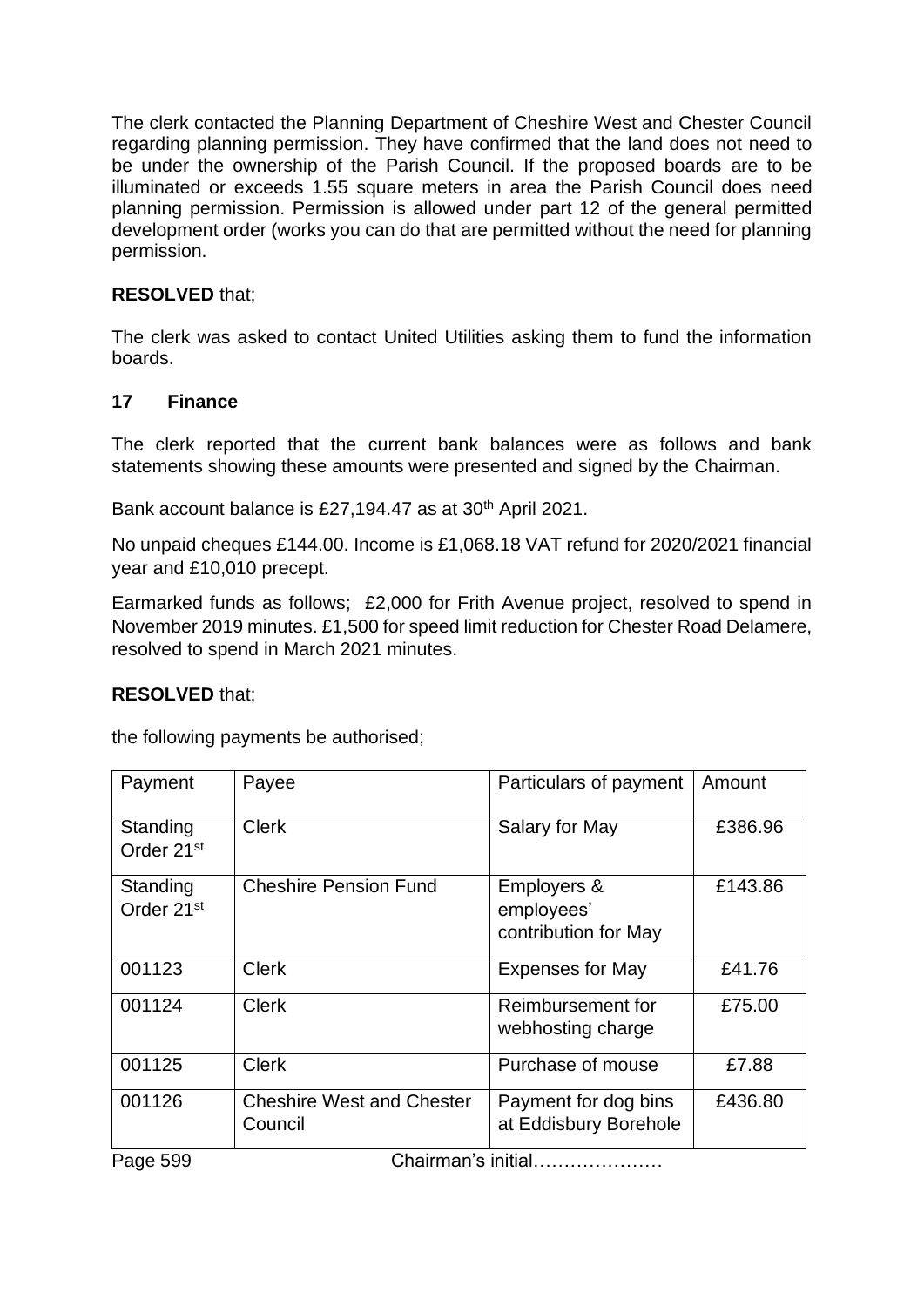The clerk reported that the charge for emptying the dog bins was £364.00 plus £72.80 VAT bringing the total to £436.80. Cheshire West and Chester Council have not in previous years charged VAT. The clerk would however claim the £72.80 back of HMRC via the VAT126 form.

# **18 Standing Orders and Financial Regulations**

The clerk had circulated the current standing orders for the attention of all the Parish Councillors.

# **RESOLVED** that;

The Parish Council confirms the existing standing orders.

The clerk had circulated the current financial regulations for the attention of all the Parish Councillors.

# **RESOLVED** that;

The Parish Council confirms the current Financial Regulations.

# **19 Annual review of Internal Financial Controls**

The Parish Council has undertaken a review of the internal financial controls.

# **RESOLVED** that;

The present arrangements for financial controls as detailed below are acceptable;

a) Cheques are raised in accordance with the financial report which is circulated with the agenda prior to each Parish Council meeting by the clerk.

b) The financial report is approved at each Parish Council meeting and then cheques are signed at each Parish Council meeting by two authorised signatories.

c) The Chairman at each Parish Council meeting reconciles the bank balance on the financial report with the bank statement and signs and dates each.

d) The financial statement which includes the bank balance and the cheques for payment for that month is entered into the minutes accordingly.

e) If any item of expenditure had been already approved a cheque can be issued, if necessary in-between Parish Council meeting dates and added on the following month's financial report.

## **20 Risk Assessments**

## **Risk Assessment**

The clerk had undertaken a Risk Assessment review for the Parish Council.

Page 600 Chairman's initial…………………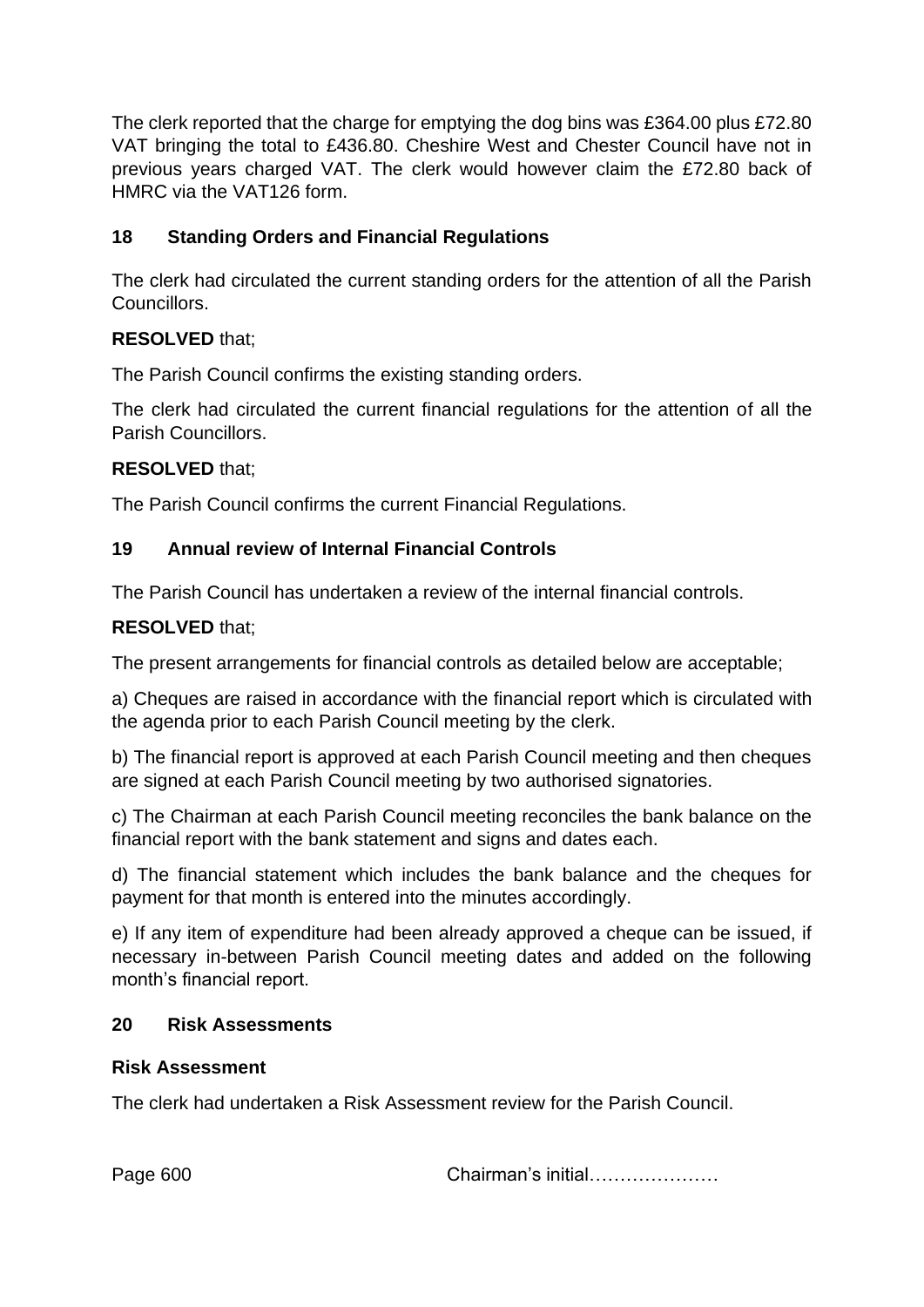That the Risk assessment was accepted by the Parish Council.

## **21 Publication scheme, complaints procedure and Social Media Policy**

#### **RESOLVED** that;

- (a) The publication scheme has been reviewed and confirmed for the Parish Council.
- (b) A complaints procedure has been reviewed and confirmed for the Parish Council
- (c) The Social Media policy has been reviewed and confirmed for the Parish Council.

#### **22 Data Protection**

#### **RESOLVED** that;

- (a) The data protection policy has been reviewed and confirmed for the Parish Council.
- (b) The privacy notice has been reviewed and confirmed for the Parish Council.
- (c) The data protection audit policy has been reviewed and confirmed for the Parish Council.

#### **23 Project Gigabit –BDUK launch new broadband connectivity voucher scheme by Cheshire West and Chester Council**

Councillor J Edwards confirmed that the Parish did not qualify for a voucher.

#### **24 Fibre Broadband**

The clerk had received a complaint from a resident regarding the lack of fibre broadband and issues going online and with speed. Some Parish Councillors also had issues.

#### **RESOLVED** that;

The clerk was requested to contact BT regarding the matter.

#### **25 Future meetings**

Following the expiry of the virtual meeting legislation on  $7<sup>th</sup>$  May and the High Court decision, the Parish Council could no longer hold virtual meetings online.

Concerns were expressed regarding Heath & Safety issues as not everyone had been fully vaccinated and the risk of Covid was still present.

Page 601 Chairman's initial…………………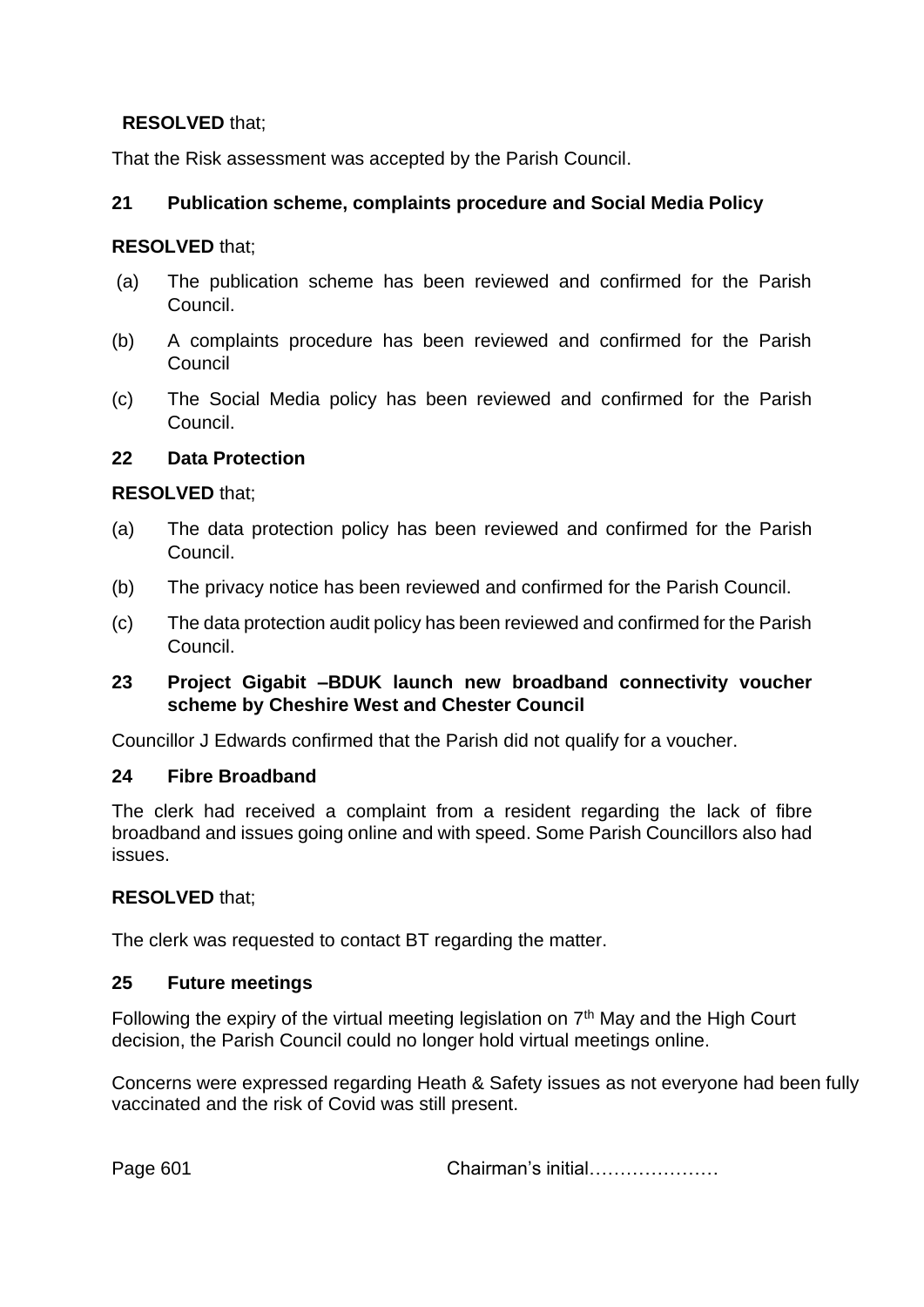The following temporary scheme of delegation was put in place to delegate authority to the clerk. Informal meetings will continue monthly virtually and recommendations made to the clerk. At the next face to face meeting of the Parish Council the temporary scheme of delegation will end, and all the recommendations will be ratified and confirmed by the Parish Council.

## **Temporary Scheme of Delegation**

Section 101 of the Local Government Act 1972 provides:

- 1. That a Council may delegate its powers (except those incapable of delegation) to a committee or an officer.
- 2. A Committee may delegate its powers to an officer.
- 3. Any delegation to a Committee or the Proper Officer shall be exercised in compliance with the Council's Standing Orders, any other policies or conditions imposed by the Council and within the law.
- 4. The Proper Officer may nominate another named Officer to carry out any powers and duties, which have been, delegated to that Officer.
- 5. In an emergency the Proper Officer is empowered to carry out any function of the Council
- 6. Where officers are contemplating any action under delegated powers, which is likely to have a significant impact in a particular area, they should also consult the Members, and must ensure that they obtain appropriate legal, financial, and other specialist advice before action is taken.
- 6. As a temporary measure, to allow for effective decision making whilst Covid-19 restrictions and considerations are in place, the Proper Officer is empowered to take all decisions recommend to them by the Parish Council.
- 7. This empowerment does not affect the delegations already in place via Standing Orders or Financial regulations.
- 8. The Proper Officer may not take additional decisions that would normally be taken by the Parish Council unless that Parish Council has met in a meeting suitably convened under the requirements of the Local Government Act 1972, and made available to the public to view (where not covered by confidentiality) and expressly agreed for that decision to be enacted via this temporary delegation.
- 9. The following items are reserved for Full Council decision only and cannot be delegated to an Officer.
- To appoint the Chairman and Vice-Chairman in May each year
- To sign off the Governance Statement by 30 June each year
- To set the Precept
- To appoint the Head of Paid Service (Clerk)
- To make byelaws
- To borrow money
- To consider any matter required by law to be considered by Council. Page 602 Chairman's initial…………………